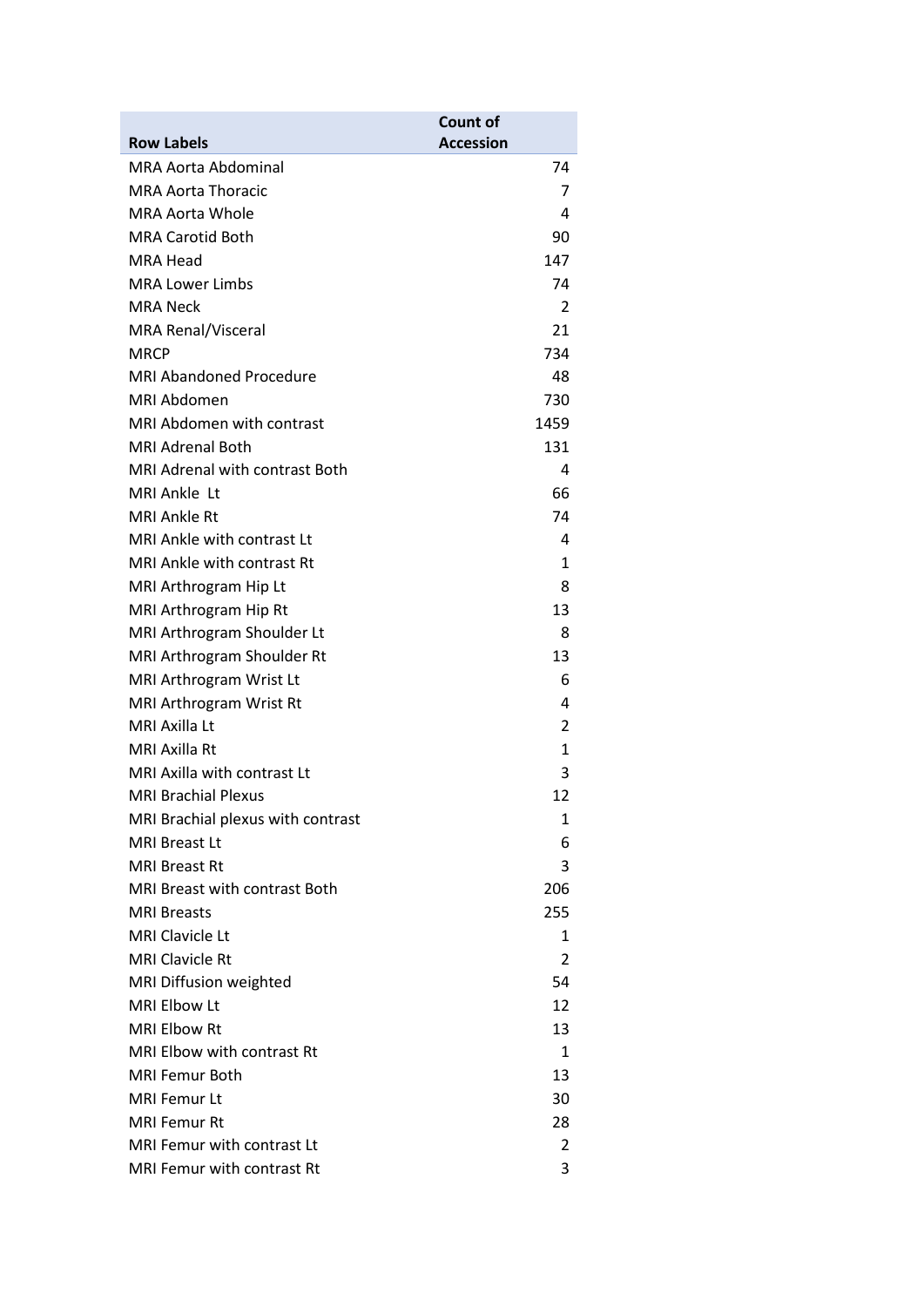| <b>MRI Foot Lt</b>                    | 68   |
|---------------------------------------|------|
| <b>MRI Foot Rt</b>                    | 66   |
| MRI Foot with contrast Lt             | 3    |
| MRI Foot with contrast Rt             | 1    |
| <b>MRI Forearm Left</b>               | 2    |
| <b>MRI Forearm Right</b>              | 1    |
| MRI Forearm with contrast Lt          | 1    |
| <b>MRI Forearm with contrast Rt</b>   | 1    |
| <b>MRI Hand Lt</b>                    | 11   |
| <b>MRI Hand Rt</b>                    | 14   |
| MRI Hand with contrast Lt             | 2    |
| <b>MRI Hand with contrast Rt</b>      | 3    |
| <b>MRI Head</b>                       | 3731 |
| <b>MRI Head with contrast</b>         | 894  |
| MRI Hip Lt                            | 36   |
| MRI Hip Rt                            | 46   |
| MRI Hip with contrast Lt              | 1    |
| MRI Hip with contrast Rt              | 1    |
| <b>MRI Hips</b>                       | 55   |
| MRI IAM both                          | 528  |
| <b>MRI IAM with contrast Both</b>     | 8    |
| MRI Knee dynamic                      | 1    |
| MRI Knee Lt                           | 281  |
| <b>MRI Knee Rt</b>                    | 284  |
| MRI Knee with contrast Lt             | 7    |
| MRI Knee with contrast Rt             | 6    |
| <b>MRI Liver with contrast</b>        | 255  |
| MRI Liver with hepatobiliary contrast | 277  |
| MRI Liver/Spleen                      | 17   |
| MRI Lower leg Both                    | 8    |
| MRI Lower Leg Lt                      | 19   |
| MRI Lower Leg Rt                      | 22   |
| MRI Lower leg with contrast Rt        | 3    |
| <b>MRI Lumbosacral Plexus</b>         | 5    |
| <b>MRI Neck</b>                       | 401  |
| MRI Neck with contrast                | 460  |
| <b>MRI Orbit Both</b>                 | 166  |
| <b>MRI Orbit with contrast Both</b>   | 45   |
| <b>MRI Pancreas</b>                   | 6    |
| <b>MRI Pancreas with contrast</b>     | 171  |
| <b>MRI Patella tracking</b>           | 11   |
| <b>MRI Pelvis</b>                     | 719  |
| <b>MRI Pelvis Gynaecological</b>      | 191  |
| <b>MRI Pelvis Prostate</b>            | 647  |
| <b>MRI Pelvis Rectum</b>              | 363  |
| MRI Pelvis SIJ Both                   | 154  |
|                                       |      |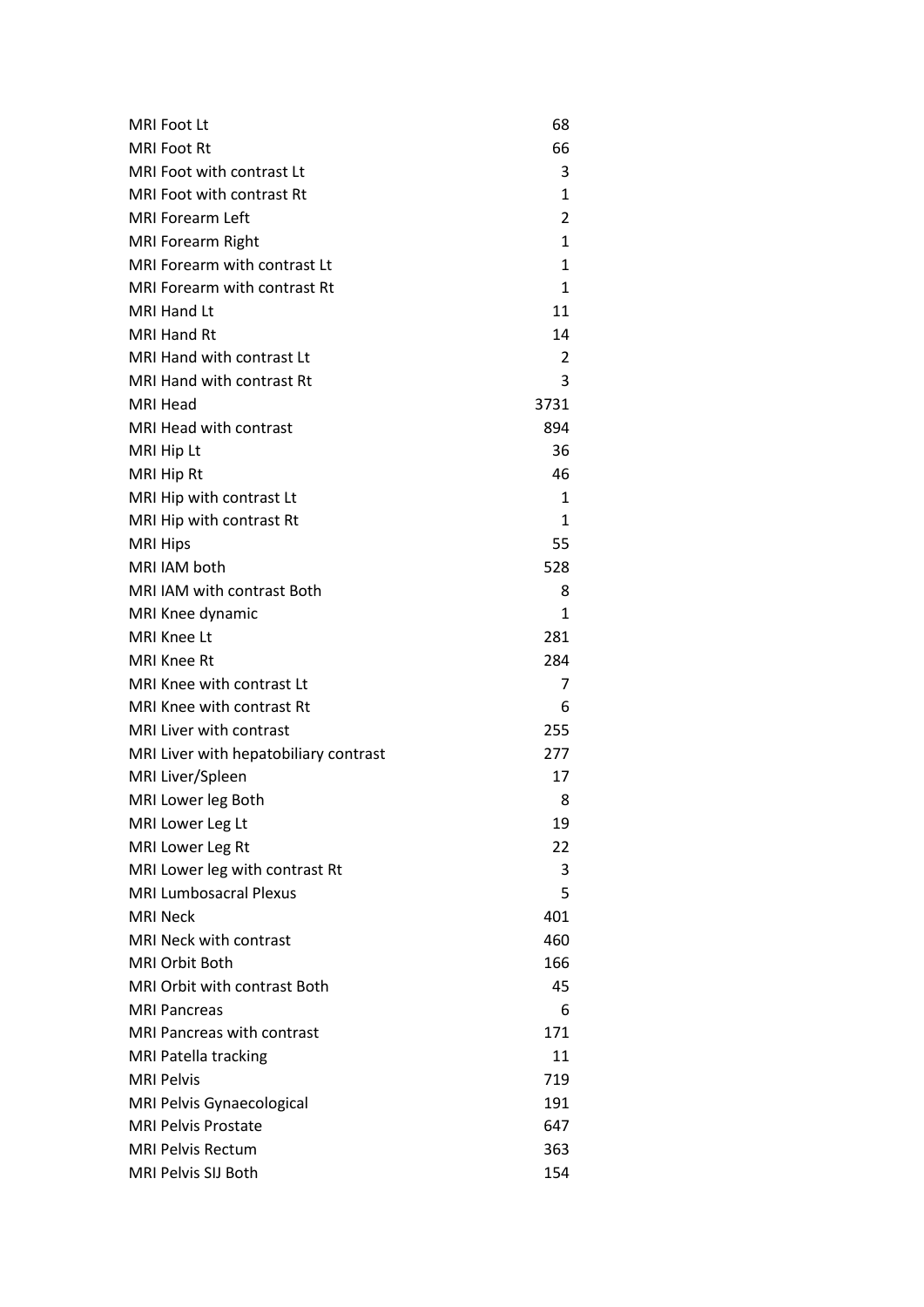| 6<br>114<br>69<br>45<br>2<br>$\mathbf{1}$<br>1<br>48<br>68<br>7<br>1<br>21<br>17<br>104<br>1<br>58<br>404<br>879<br>105<br>20<br>4<br>88<br>1442<br>13<br>683<br>116<br>8<br>1<br>MRI Spine whole<br>192<br>MRI Spine whole with contrast<br>11<br>3<br>6<br>19<br>7<br>7<br>MRI Temporomandibular joint Right<br>38<br>22<br>4<br>4 | MRI Pelvis with contrast               | 440 |
|--------------------------------------------------------------------------------------------------------------------------------------------------------------------------------------------------------------------------------------------------------------------------------------------------------------------------------------|----------------------------------------|-----|
|                                                                                                                                                                                                                                                                                                                                      | <b>MRI Penis</b>                       |     |
|                                                                                                                                                                                                                                                                                                                                      | <b>MRI Pituitary</b>                   |     |
|                                                                                                                                                                                                                                                                                                                                      | MRI Pituitary with contrast            |     |
|                                                                                                                                                                                                                                                                                                                                      | <b>MRI Renal</b>                       |     |
|                                                                                                                                                                                                                                                                                                                                      | MRI Scapula Lt                         |     |
|                                                                                                                                                                                                                                                                                                                                      | MRI Scapula Rt                         |     |
|                                                                                                                                                                                                                                                                                                                                      | <b>MRI Shoulder Both</b>               |     |
|                                                                                                                                                                                                                                                                                                                                      | <b>MRI Shoulder Lt</b>                 |     |
|                                                                                                                                                                                                                                                                                                                                      | <b>MRI Shoulder Rt</b>                 |     |
|                                                                                                                                                                                                                                                                                                                                      | <b>MRI Shoulder with contrast Lt</b>   |     |
|                                                                                                                                                                                                                                                                                                                                      | <b>MRI Shoulder with Contrast Rt</b>   |     |
|                                                                                                                                                                                                                                                                                                                                      | <b>MRI Sinuses</b>                     |     |
|                                                                                                                                                                                                                                                                                                                                      | <b>MRI Sinuses with contrast</b>       |     |
|                                                                                                                                                                                                                                                                                                                                      | MRI Skeletal survey                    |     |
|                                                                                                                                                                                                                                                                                                                                      | <b>MRI Skull Base</b>                  |     |
|                                                                                                                                                                                                                                                                                                                                      | MRI Small bowel study                  |     |
|                                                                                                                                                                                                                                                                                                                                      | <b>MRI Small bowel with contrast</b>   |     |
|                                                                                                                                                                                                                                                                                                                                      | <b>MRI Spine Cervical</b>              |     |
|                                                                                                                                                                                                                                                                                                                                      | MRI Spine cervical with contrast       |     |
|                                                                                                                                                                                                                                                                                                                                      | MRI Spine Cervico-Thoracic             |     |
|                                                                                                                                                                                                                                                                                                                                      | MRI Spine coccyx                       |     |
|                                                                                                                                                                                                                                                                                                                                      | MRI Spine lumbar sacral with contrast  |     |
|                                                                                                                                                                                                                                                                                                                                      | MRI Spine Lumbar/Sacral                |     |
|                                                                                                                                                                                                                                                                                                                                      | MRI Spine sacrum                       |     |
|                                                                                                                                                                                                                                                                                                                                      | <b>MRI Spine Thoracic</b>              |     |
|                                                                                                                                                                                                                                                                                                                                      | MRI Spine thoracic with contrast       |     |
|                                                                                                                                                                                                                                                                                                                                      | MRI Spine thoracolumbar                |     |
|                                                                                                                                                                                                                                                                                                                                      | MRI Spine Thoraco-Lumbar Limited Study |     |
|                                                                                                                                                                                                                                                                                                                                      |                                        |     |
|                                                                                                                                                                                                                                                                                                                                      |                                        |     |
|                                                                                                                                                                                                                                                                                                                                      | MRI Sternoclavicular joint Both        |     |
|                                                                                                                                                                                                                                                                                                                                      | <b>MRI Sternum</b>                     |     |
|                                                                                                                                                                                                                                                                                                                                      | MRI Temporomandibular joint Both       |     |
|                                                                                                                                                                                                                                                                                                                                      | MRI Temporomandibular joint Left       |     |
|                                                                                                                                                                                                                                                                                                                                      |                                        |     |
|                                                                                                                                                                                                                                                                                                                                      | <b>MRI Thorax</b>                      |     |
|                                                                                                                                                                                                                                                                                                                                      | MRI Thorax with contrast               |     |
|                                                                                                                                                                                                                                                                                                                                      | MRI Thumb Lt                           |     |
|                                                                                                                                                                                                                                                                                                                                      | <b>MRI Thumb Rt</b>                    |     |
| 7                                                                                                                                                                                                                                                                                                                                    | MRI Upper Arm Lt                       |     |
| 10                                                                                                                                                                                                                                                                                                                                   | MRI Upper Arm Rt                       |     |
| 4                                                                                                                                                                                                                                                                                                                                    | MRI Upper arm with contrast Lt         |     |
| 3                                                                                                                                                                                                                                                                                                                                    | MRI Upper arm with contrast Rt         |     |
|                                                                                                                                                                                                                                                                                                                                      | <b>MRI Wrist Lt</b>                    | 45  |
|                                                                                                                                                                                                                                                                                                                                      | <b>MRI Wrist Rt</b>                    | 48  |
|                                                                                                                                                                                                                                                                                                                                      |                                        |     |